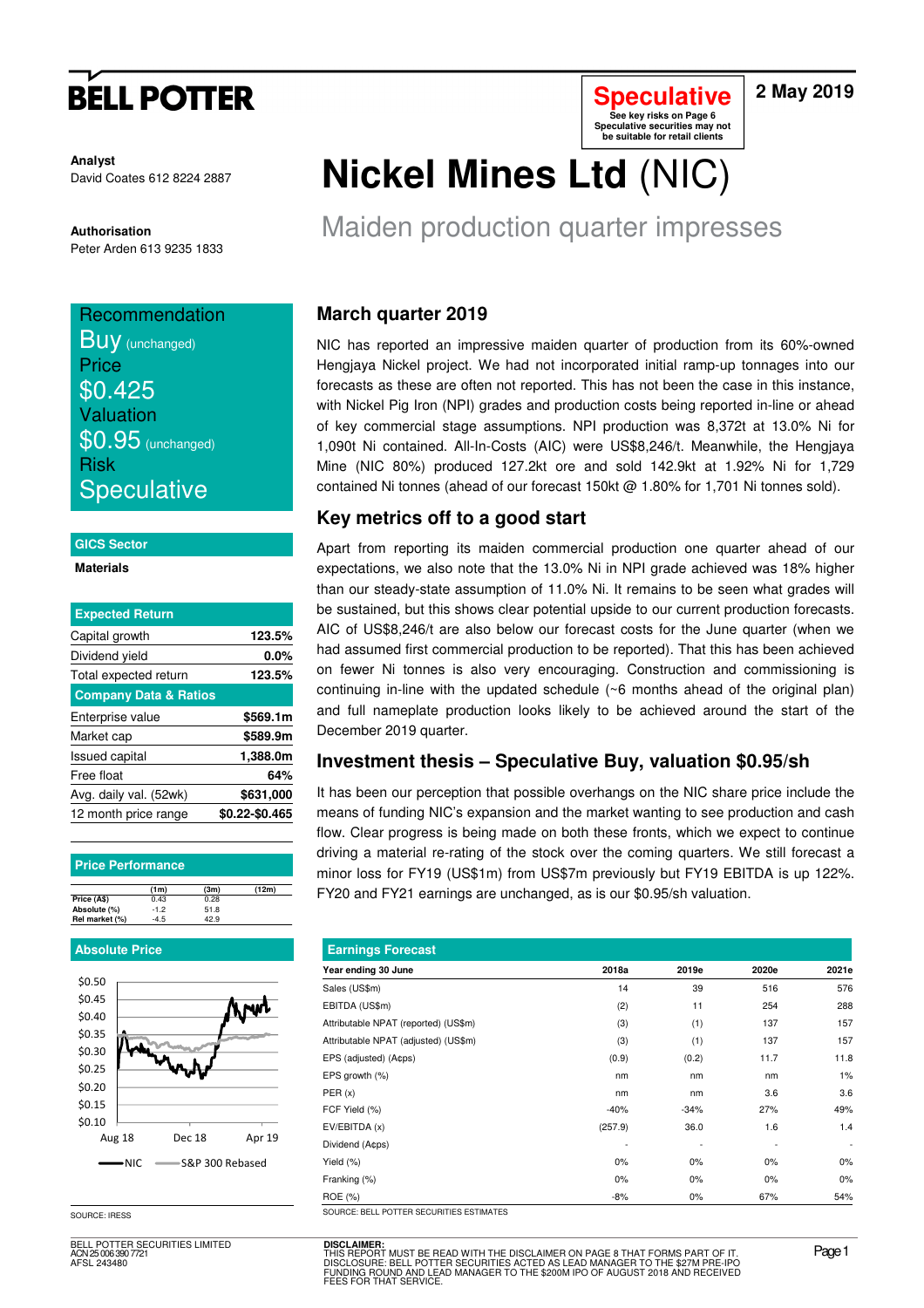# **Maiden production quarter impresses**

## **Key metrics off to a good start**

NIC has reported an impressive maiden quarter of production from its 60%-owned Hengjaya Nickel project. We had not incorporated initial ramp-up tonnages into our forecasts as these are often not reported. Typically there may be significant slippage in ramp-up schedules and production and cost metrics may not be representative of commercial operations.

This has not been the case in this instance, with Nickel Pig Iron (NPI) grades and production costs being reported in-line or ahead of some of our key commercial stage assumptions. NIC reported NPI production of 8,372t at 13.0% Ni for 1,090t Ni contained. All-In-Costs (AIC) were US\$8,246/t. In comparing these numbers with our June 2019 quarter forecast, we note that the NPI grade was higher than our 11% Ni assumption and that even with a lower production rate, AIC was below our US\$8,774/t forecast.

The Hengjaya Mine (NIC 80%) produced 127.2kt ore and sold 142.9kt at 1.92% Ni for 1,729 contained Ni tonnes (vs BPe 150kt @ 1.80% for 1,701 Ni tonnes sold). Mining production continues to expand to a targeted 150kt per quarter rate at a grade of 1.8-1.9% Ni. During the quarter the mine expansion continued with the upgrade of the existing haul road to the new Central 21 pit, enabling a shorter haul (cut from 13km to 6km) and the use of larger capacity haul trucks (including 45t ADT's)

|                             | Sep-18<br>Actual | Dec-18<br>Actual | <b>Mar-19</b><br>Actual | <b>Mar-19</b><br>BP est. | Variance<br>qoq % | Variance<br>vs BPe % |
|-----------------------------|------------------|------------------|-------------------------|--------------------------|-------------------|----------------------|
| Hengjaya Mine               |                  |                  |                         |                          |                   |                      |
| Ore sales (t)               | 105,620          | 139,707          | 142,918                 | 150,000                  | 2%                | -5%                  |
| grade (% Ni)                | 2.04%            | 2.02%            | 1.92%                   | 1.80%                    | $-5.0%$           | 6.7%                 |
| Contained nickel (t Ni)     | 1,357            | 1,778            | 1,729                   | 1,701                    | $-3%$             | 2%                   |
| Mine OPEX (US\$/t)          | \$22.70          | \$25.55          | \$26.02                 | \$19.15                  | 2%                | 36%                  |
| Avg price received (US\$/t) | \$32.44          | \$31.78          | \$27.51                 | \$23.00                  | $-13%$            | 20%                  |
| <b>RKEF NPI production</b>  |                  |                  |                         |                          |                   |                      |
| NPI production (t)          | 0                | 0                | 8,372                   | 0                        | na                | na                   |
| NPI grade (% Ni)            | 0.0%             | 0.0%             | 13.0%                   | $0.0\%$                  | na                | na                   |
| Contained nickel (t)        | 0                | 0                | 1,090                   | 0                        | na                | na                   |
| Costs                       |                  |                  |                         |                          |                   | na                   |
| Cash costs (US\$/t Ni)      | \$0              | \$0              | \$7,610                 | \$0                      | na                | na                   |
| AISC (US\$/t Ni)            | \$0              | \$0              | \$8,246                 | \$0                      | na                | na                   |

#### Key production metrics are summarised below:

Other key takeaways from the quarterly report include:

- The first Hengjaya (Rotary Kiln Electric Furnace) RKEF line is reportedly (post-quarterend) operating at greater than 80% of nameplate capacity. The second Hengjaya RKEF line commenced production on 18 March 2019;
- The Ranger Nickel lines (NIC 17%) are nearing construction completion and the first RKEF line will commence commissioning in early May 2019. Ranger's second RKEF line will commence commissioning ~45 days later. This is in-line with our most recently updated assumptions;
- During the quarter the Ranger Lines were granted material corporate income tax relief, the terms of which are the same as granted for the Hengjaya Lines. Effectively this results in 0% income tax rate for the first 7 years and 12.5% rate for years 8 and 9; and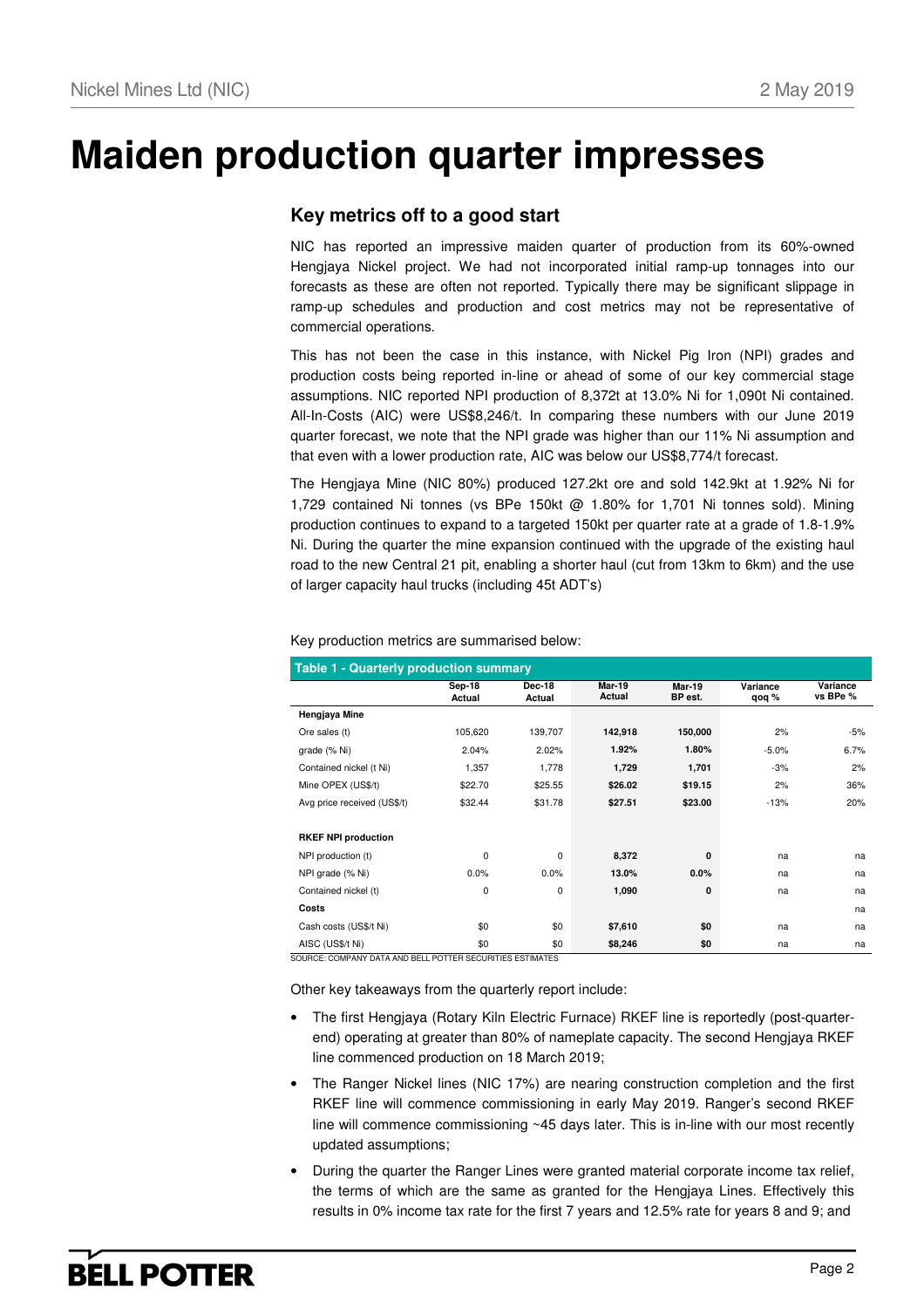• NIC also announced its decision to increase its interest in the Ranger Nickel lines from 17% to 60%. This included a US\$160m funding proposal for US\$100m debt financing and US\$60m equity financing. The equity component will be funded in part by Shanghai Decent Investments (SDI) accepting US\$40m in NIC shares in consideration for NIC's increased interest in the Ranger lines.

Our last indicative commissioning and production schedule for the Hengjaya and Ranger RKEF lines is summarised below:

| Table 2 – Indicative RKEF ramp-up schedule as per Bell Potter assumptions |           |               |           |           |  |  |  |  |  |
|---------------------------------------------------------------------------|-----------|---------------|-----------|-----------|--|--|--|--|--|
| <b>RKEF Line ramp-up</b>                                                  | Line 1    | Line 2        | Line 3    | Line 4    |  |  |  |  |  |
| First production                                                          | 01-Feb-19 | 15-Mar-19     | 26-Apr-19 | 07-Jun-19 |  |  |  |  |  |
| $+8$ weeks 80%                                                            | 29-Mar-19 | 10-May-19     | 21-Jun-19 | 02-Aug-19 |  |  |  |  |  |
| +8 weeks 100%                                                             | 24-May-19 | $05 -$ Jul-19 | 16-Aug-19 | 27-Sep-19 |  |  |  |  |  |

SOURCE: BELL POTTER SECURITIES ESTIMATES

### **Changes to our forecasts**

Beyond incorporating the updates from the March 2019 production and cost report, we make the following changes to our modelled assumptions:

- Accelerate our production ramp-up assumptions, now forecasting NPI production of 25kt for the June quarter (up from 12.5kt); and
- Lower our AIC assumptions for the June quarter from ~US\$8,800/t to US\$8,400/t, retaining margin of conservatism to reflect the current ramp-up stage of the project.

| The resulting changes to our forecasts and valuation are summarised in the table below: |  |  |
|-----------------------------------------------------------------------------------------|--|--|
|                                                                                         |  |  |

| Table 3 - Changes to our FY forecasts |                          |                          |               |                          |                          |               |               |               |               |
|---------------------------------------|--------------------------|--------------------------|---------------|--------------------------|--------------------------|---------------|---------------|---------------|---------------|
|                                       | Previous                 |                          |               | <b>New</b>               |                          |               | Change        |               |               |
| Year end 30 June                      | <b>Jun-19</b>            | <b>Jun-20</b>            | <b>Jun-21</b> | <b>Jun-19</b>            | <b>Jun-20</b>            | <b>Jun-21</b> | <b>Jun-19</b> | <b>Jun-20</b> | <b>Jun-21</b> |
| Prices & currency                     |                          |                          |               |                          |                          |               |               |               |               |
| Nickel price (US\$/lb)                | 5.83                     | 7.15                     | 7.45          | 5.83                     | 7.15                     | 7.45          | 0%            | $0\%$         | 0%            |
| Nickel price (US\$/t)                 | 12,859                   | 15,763                   | 16,424        | 12,859                   | 15,763                   | 16,424        | 0%            | 0%            | 0%            |
| <b>US\$/A\$</b>                       | 0.72                     | 0.74                     | 0.75          | 0.72                     | 0.74                     | 0.75          | $0\%$         | $0\%$         | 0%            |
| <b>Production &amp; costs</b>         |                          |                          |               |                          |                          |               |               |               |               |
| Ore mined (Mt)                        | 610,516                  | 1,460,242                | 1,564,545     | 668,624                  | 1,460,242                | 1,564,545     | 10%           | 0%            | 0%            |
| Nickel in ore                         | 7,277                    | 16,559                   | 17,742        | 8,044                    | 16,559                   | 17,742        | 11%           | $0\%$         | 0%            |
| Nickel in ore (attributable)          | 5,821                    | 11,591                   | 11,177        | 6,435                    | 11,591                   | 11,177        | 11%           | 0%            | 0%            |
| RKEF NPI production                   | 12,500                   | 280,000                  | 300,000       | 33,372                   | 280,000                  | 300,000       | 167%          | $0\%$         | 0%            |
| Contained nickel                      | 1,375                    | 30,800                   | 33,000        | 3,840                    | 30,800                   | 33,000        | 179%          | 0%            | 0%            |
| Contained nickel (attributable)       | 529                      | 18,480                   | 19,800        | 1,478                    | 18,480                   | 19,800        | 179%          | 0%            | 0%            |
| Cash costs (US\$/t Ni)                | ÷,                       | 7,805                    | 7,974         | $\overline{\phantom{a}}$ | 7,805                    | 7,974         | na            | $0\%$         | 0%            |
| AISC (US\$/t Ni)                      | $\overline{\phantom{a}}$ | 7,856                    | 8,023         |                          | 7,856                    | 8,023         | na            | $0\%$         | 0%            |
| Earnings                              |                          |                          |               |                          |                          |               |               |               |               |
| Revenue (attributable, US\$m)         | 21                       | 314                      | 347           | 35                       | 314                      | 347           | 71%           | $0\%$         | 0%            |
| EBITDA (attributable, US\$m)          | 5                        | 153                      | 173           | 10                       | 153                      | 173           | 122%          | $0\%$         | 0%            |
| NPAT (reported, attributable, US\$m)  | (7)                      | 136                      | 157           | (1)                      | 137                      | 157           | na            | $0\%$         | 0%            |
| EPS (reported) (Acps)                 | (1)                      | 12                       | 12            | (0)                      | 12                       | 12            | na            | 0%            | 0%            |
| PER(x)                                | (51.2)                   | 3.6                      | 3.6           | (263.0)                  | 3.6                      | 3.6           | (211.8)       | (0.0)         | (0.0)         |
| EPS growth (%)                        | nm                       | nm                       | $1\%$         | nm                       | nm                       | 1%            | nm            | nm            | 0%            |
| DPS (Acps)                            | $\overline{\phantom{a}}$ | $\overline{\phantom{a}}$ | ÷,            |                          | $\overline{\phantom{a}}$ |               | na            | na            | na            |
| Yield                                 | $0\%$                    | 0%                       | $0\%$         | $0\%$                    | 0%                       | 0%            | 0%            | $0\%$         | 0%            |
| NPV (A\$/sh)                          | 0.81                     | 0.95                     | 1.20          | 0.81                     | 0.95                     | 1.20          | 0%            | 0%            | 0%            |
| Price Target (A\$/sh)                 |                          | 0.95                     |               |                          | 0.95                     |               |               | $0\%$         |               |

SOURCE: COMPANY DATA AND BELL POTTER SECURITIES ESTIMATES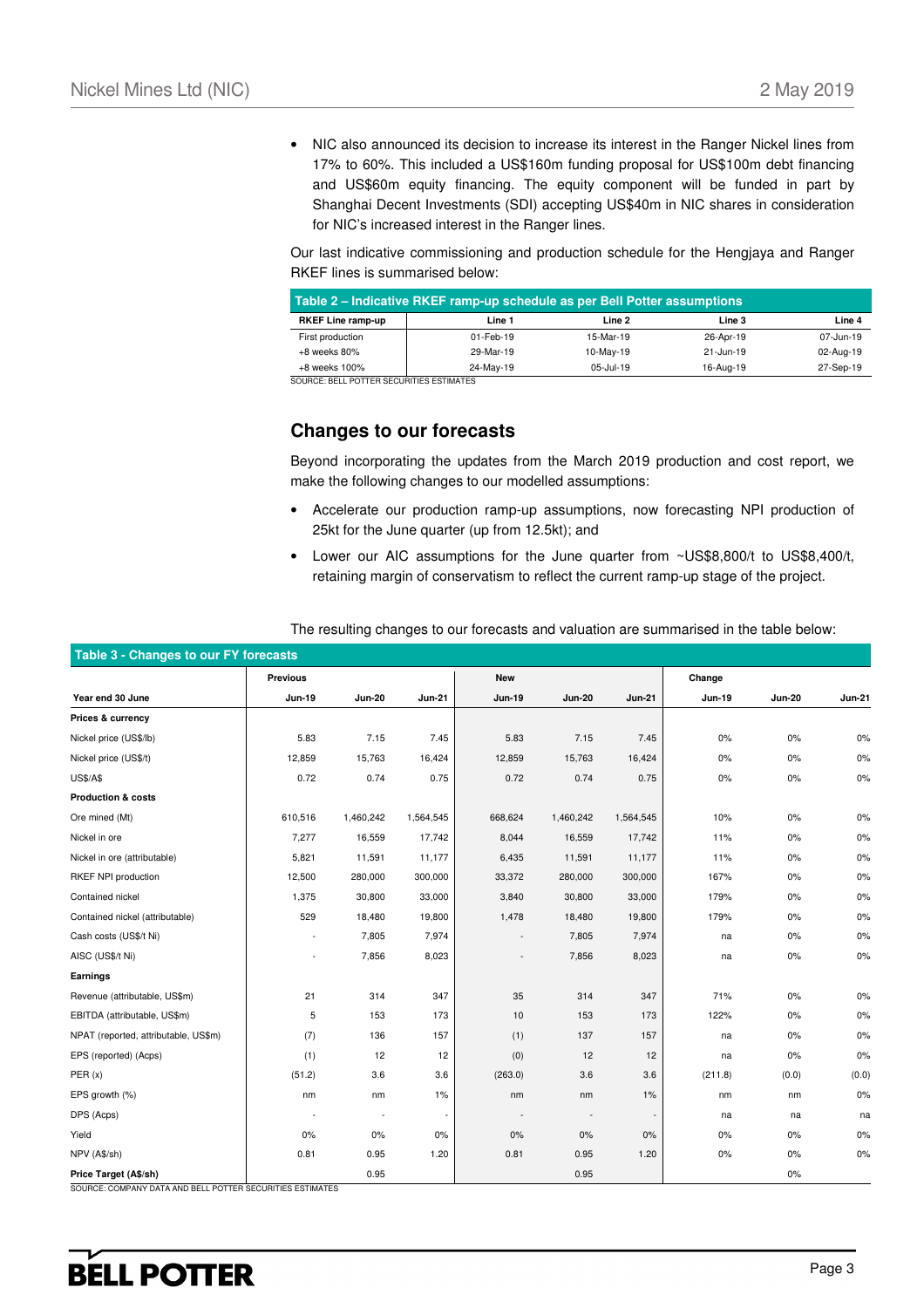Incorporating our accelerated ramp-up assumptions lifts our forecast FY19 Revenues and EBITDA by 71% and 122% respectively. We still forecast a minor loss for FY19 (US\$1m), from US\$7m previously. FY20 and FY21 earnings are unchanged.

Our NPV-based, 12-month forward valuation is also unchanged at \$0.95/sh. This reflects that while the ahead-of-schedule ramp-up is a significant positive development, the early start to production relatively small in the context of the ~20ktpa Ni in NPI steady state that NIC is targeting, on the assumption of NIC increasing its ownership to 60% for both the Hengjaya and Ranger projects.

## **Upcoming catalysts**

Upcoming catalysts for NIC include:

- Further updates on the progress of construction and commissioning of the Hengjaya and Ranger RKEF lines, likely reporting first production from the Ranger lines in early May 2019 and the Hengjaya Lines reaching 80% of nameplate around mid-May 2019;
- Updates on securing the funding to acquire the remaining optioned interests in the Hengjaya and Ranger RKEF lines;
- The June quarter production and cost report in July 2019; and
- The targeted ramp-up to 80% of nameplate production for both the Ranger lines around August 2019.



SOURCE: IRESS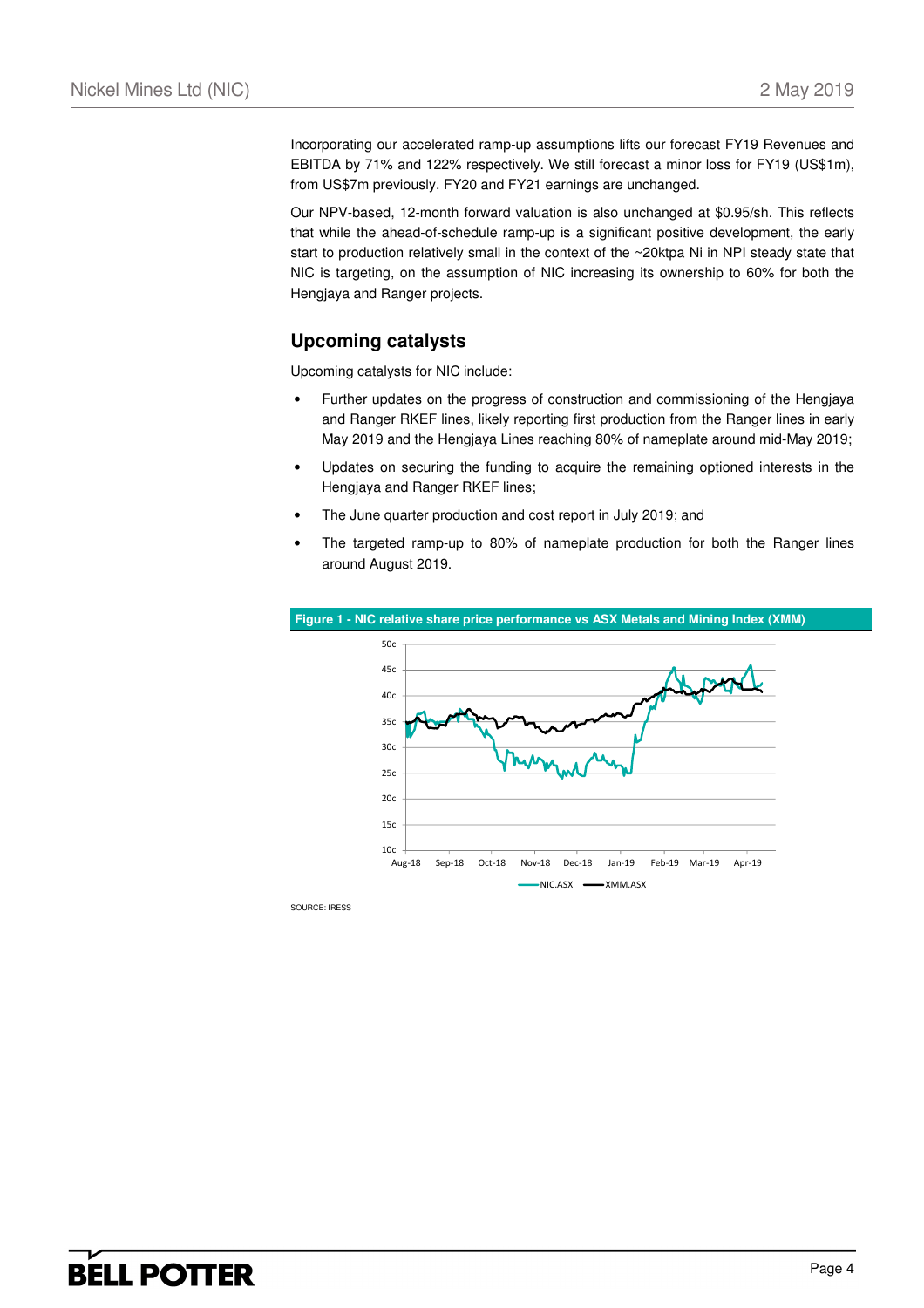# **Nickel Mines Limited (NIC)**

## **Company description: high grade, steady state producer**

Nickel Mines Limited ('Nickel Mines' or 'NIC') is a newly listed ASX company, formed in 2007. Its operations are focused in Central Sulawesi, Indonesia, where it holds a 60% interest two Rotary Kiln Electric Furnace (RKEF) lines with Shanghai Decent Investments (SDI) a subsidiary of Tsingshan Group, the world's largest stainless steel producer. The RKEF lines are located in an existing, fully integrated stainless steel production facility, the Indonesian Morowali Industrial Park (IMIP), in Central Sulawesi, Indonesia. Construction of the NIC's two RKEF lines is advanced and commissioning on track for the end of the June quarter 2019, after which production is planned to ramp up to a targeted run-rate of 16ktpa nickel in NPI (100% basis).

NIC also holds an 80% interest in Hengjaya Mine ('HM'), a high-grade, long-life nickel laterite deposit, also in Central Sulawesi in close proximity to the IMIP. The balance of the asset is owned by NIC's local Indonesian partner. The HM produces Direct Shipping Ore (DSO), the bulk of which is sold into the IMIP facility for the production of Nickel Pig Iron (NPI), a key input into stainless steel production.

## **Investment thesis – Speculative Buy, valuation \$0.95/sh**

It has been our perception that possible overhangs on the NIC share price include the means of funding NIC's expansion and the market wanting to see production and cash flow. Clear progress is being made on both these fronts, which we expect to continue driving a material re-rating of the stock over the coming quarters. We still forecast a minor loss for FY19 (US\$1m) from US\$7m previously but FY19 EBITDA is up 122%. FY20 and FY21 earnings are unchanged, as is our \$0.95/sh valuation.

## **Valuation: \$0.95/sh**

Our 12-month forward NIC valuation incorporates DCF models of its attributable interests in the Hengiaya laterite nickel ore mine (HM), a 60% interest in the two Hengiaya Nickel RKEF lines and a 60% interest in the two Ranger Nickel RKEF lines. This includes assumptions around funding of the increased interest via the proposed US\$160m package of US\$100m debt and US\$60m of new equity, with US\$40m of this accepted by SDI in consideration for NIC's acquisition of a further 43% in the Ranger Nickel project. We have constructed a discounted cash flow (DCF) model for NIC's attributable interest in these RKEF lines that are under construction at Tsingshan's IMIP facility and a DCF calculation for NIC's current 80% interest (declining to 49% from FY2023) in the Hengjaya laterite nickel ore mine. We also include a notional value for exploration and development projects, an estimate of corporate overhead costs and NIC's last reported net debt position. Our valuation is calculated on a fully diluted basis. Following the latest update, our valuation stands at \$0.95/sh.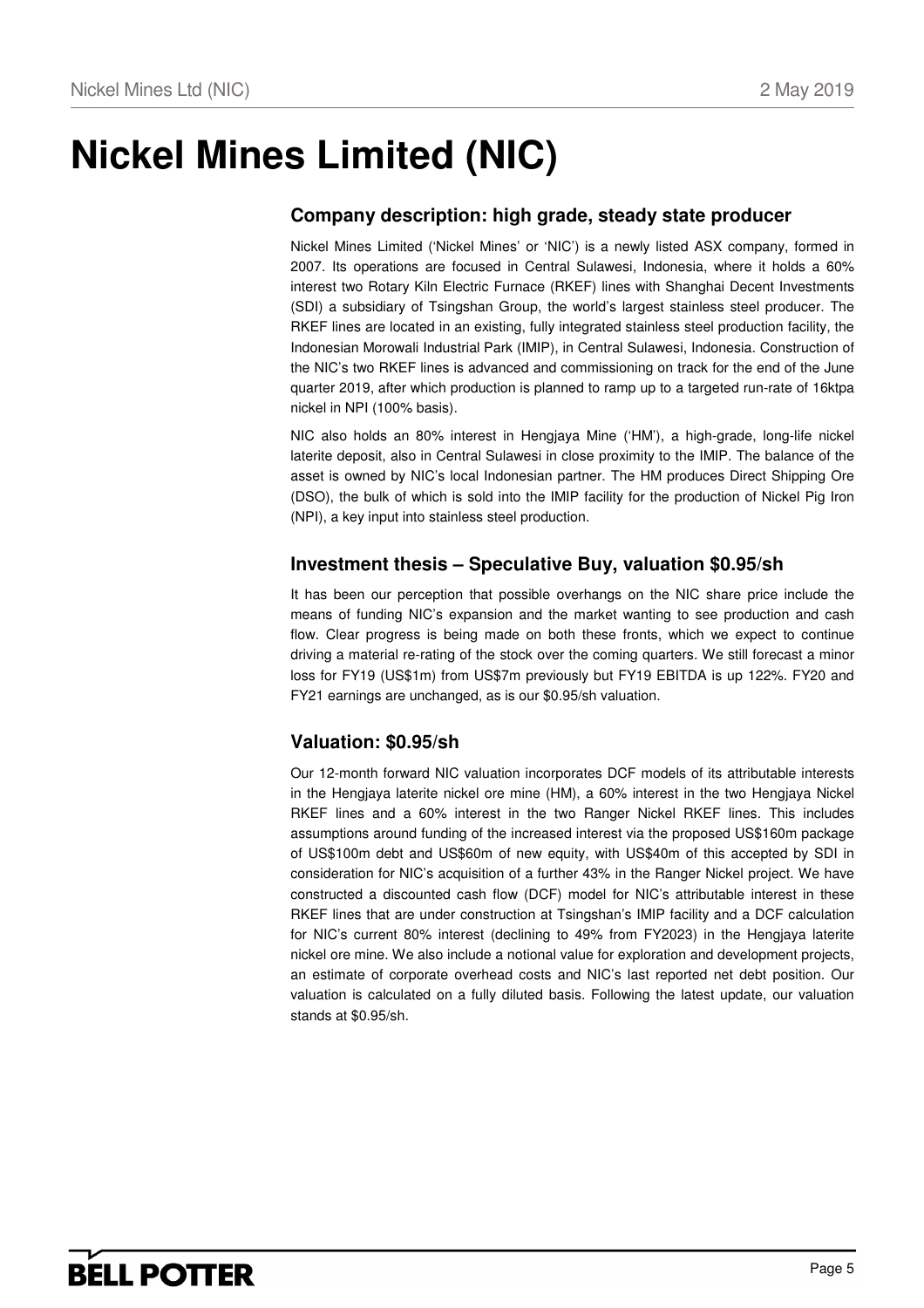#### **Risks**

Key risks to our investment case include (but are not limited to):

- **Funding and capital management risks:** Funding and capital management risks can include access to debt and equity finance, maintaining covenants on debt finance, managing dividend payments and managing debt repayments. Exploration and development companies with no sales revenues are reliant on access to equity markets and debt financing to fund the advancement and development of their projects.
- **Operating and development risks:** Mining companies' assets are subject to risks associated with their operation and development. Risks for each company can be heightened depending on method of operation (e.g. underground versus open pit mining) or whether it is a single mine company. Development of mining assets may be subject to receiving permits, approvals timelines or weather events, causing delays to commissioning and commercial production.
- **Operating and capital cost fluctuations:** The cost and availability of exploration, development and mining inputs can fluctuate widely and cause significant differences between planned and actual operating and capital costs. Key operating costs are linked to energy and labour costs as well as access to, and availability of, technical skills, operating equipment and consumables.
- **Commodity price and exchange rate fluctuations:** The future earnings and valuations of exploration, development and producing Resources companies are subject to fluctuations in underlying commodity prices and foreign currency exchange rates.
- **Resource growth and mine life extensions:** The viability of future operations and the earnings forecasts and valuations reliant upon them may depend upon resource and reserve growth to extend mine lives, which is in turn dependent upon exploration success, of which there are no guarantees.
- **Regulatory changes risks:** Changes to the regulation of infrastructure and taxation (among other things) can impact the earnings and valuation of mining companies. NIC's assets are located in Sulawesi, Indonesia, which has in the past implemented regulatory changes related to mining project ownership, fiscal terms and mineral export requirements.
- **Sovereign risks:** Mining companies' assets are subject to the sovereign risks of the jurisdiction within which they are operating. NIC's assets are in Indonesia, a G20 country with one of the largest economies in SE Asia. Its sovereign debt is rated investment grade by the major ratings agencies.
- **Corporate/M&A risks:** Risks associated with M&A activity including differences between the entity's and the market's perception of value associated with completed transactions. NIC is the junior partner co-investing in production assets with a large, privately owned Chinese company. The strength and cohesiveness of this relationship over the long term has the potential to both add and reduce value to the partnership. One of the key mitigating factors in this respect has been the investment of a combined US\$50m by SDI and Wanlu Investments (US\$26m and US\$24m respectively) into NIC equity.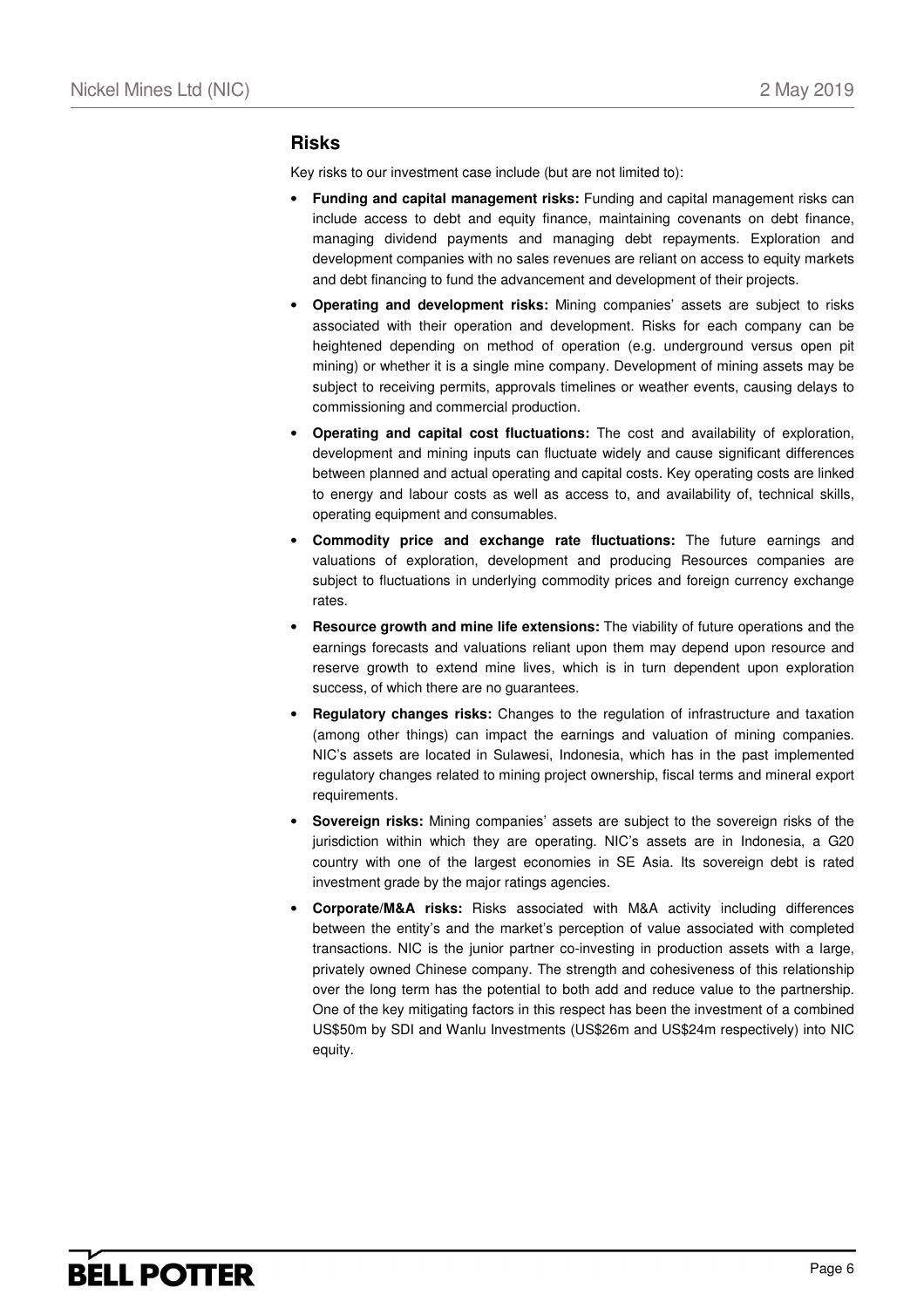## **Nickel Mines Ltd** as at 2 May 2019

## nickel Mines Library (1988). The Contract of May 2019 (1988) and the Contract of Mines Library (1989) and the <br>The Contract of Mines Library (1989) and the Contract of Mines Library (1989) and the Contract of Mines Librar<br> Recommendation Buy, Speculative Price \$0.425

**FINANCIAL RATIOS** 

Valuation  $$0.95$ 

#### **Table 4 - Financial summary**

| <b>PROFIT AND LOSS</b>                                  |                |        |        |         |         |         | <b>FINANCIAL RATIOS</b>                               |                           |              |              |               |                |                |
|---------------------------------------------------------|----------------|--------|--------|---------|---------|---------|-------------------------------------------------------|---------------------------|--------------|--------------|---------------|----------------|----------------|
| Year ending 30 June                                     | Unit           | 2017a  | 2018a  | 2019e   | 2020e   | 2021e   | Year ending 30 June                                   | Unit                      | 2017a        | 2018a        | 2019e         | 2020e          | 2021e          |
| Revenue                                                 | US\$m          | 8.6    | 13.6   | 39.1    | 516.3   | 575.6   | <b>VALUATION</b>                                      |                           |              |              |               |                |                |
| Expense                                                 | US\$m          | (11.9) | (15.1) | (27.9)  | (262.7) | (287.8) | Attributable NPAT                                     | US\$m                     | (3.8)        | (3.3)        | (1.3)         | 136.6          | 157.3          |
| <b>EBITDA</b>                                           | US\$m          | (3.3)  | (1.6)  | 11.1    | 253.7   | 287.8   | Attributable NPAT                                     | A\$m                      | (5.1)        | (4.4)        | (1.8)         | 184.6          | 209.7          |
| Depreciation                                            | US\$m          | (0.1)  | (0.1)  | (1.7)   | (14.9)  | (15.9)  | <b>Reported EPS</b>                                   | Ac/sh                     | (1.6)        | (0.9)        | (0.2)         | 11.7           | 11.8           |
| EBIT                                                    | US\$m          |        |        | 9.4     | 238.8   | 271.9   | <b>Adjusted EPS</b>                                   | Ac/sh                     |              |              |               | 11.7           | 11.8           |
|                                                         | US\$m          | (3.4)  | (1.6)  | $0.0\,$ |         | (3.4)   | EPS growth                                            | $\%$                      | (1.6)<br>nm  | (0.9)<br>nm  | (0.2)<br>nm   | nm             | 1%             |
| Net interest expense                                    |                | (0.5)  | (0.7)  |         | (5.1)   |         |                                                       |                           |              |              |               |                |                |
| Unrealised gains (Impairments)                          | US\$m          |        |        |         |         |         | PER                                                   | x                         | nm           | nm           | nm            | 3.6x           | 3.6x           |
| Other                                                   | US\$m          |        |        | (10.3)  |         |         | <b>DPS</b>                                            | Ac/sh                     |              |              |               |                |                |
| PBT                                                     | US\$m          | (3.9)  | (2.3)  | (0.9)   | 233.8   | 268.5   | Franking                                              | $\%$                      | 0%           | 0%           | 0%            | 0%             | 0%             |
| Tax expense                                             | US\$m          | 0.2    | (0.7)  |         | (3.2)   | (3.5)   | Yield                                                 | $\%$                      | 0%           | 0%           | 0%            | 0%             | 0%             |
| Comprehensive loss for the year                         | US\$m          | (3.7)  | (2.9)  | (0.9)   | 230.6   | 265.0   | FCF/share                                             | Ac/sh                     | (0.0)        | (16.9)       | (14.5)        | 11.6           | 20.9           |
| Non-Controlling Interest                                | US\$m          | 0.1    | 0.4    | (0.4)   | (94.0)  | (107.7) | FCF yield                                             | $\%$                      | 0%           | $-40%$       | $-34%$        | 27%            | 49%            |
| Attributable NPAT (reported)                            | US\$m          | (3.8)  | (3.3)  | (1.3)   | 136.6   | 157.3   | P/FCFPS                                               | $\boldsymbol{\mathsf{x}}$ | $-3810.8x$   | $-2.5x$      | $-2.9x$       | 3.7x           | 2.0x           |
| NPAT (underlying)                                       | US\$m          | (3.8)  | (3.3)  | (1.3)   | 136.6   | 157.3   | EV/EBITDA                                             | $\boldsymbol{\mathsf{x}}$ | $-120.6x$    | $-257.9x$    | 36.0x         | 1.6x           | 1.4x           |
|                                                         |                |        |        |         |         |         | <b>EBITDA</b> margin                                  | %                         | nm           | nm           | 29%           | 49%            | 50%            |
| <b>CASH FLOW</b>                                        |                |        |        |         |         |         | EBIT margin                                           | $\%$                      | nm           | nm           | 24%           | 46%            | 47%            |
| Year ending 30 June                                     | Unit           | 2017a  | 2018a  | 2019e   | 2020e   | 2021e   | Return on assets                                      | $\frac{9}{6}$             | $-27%$       | $-5%$        | 0%            | 52%            | 40%            |
| OPERATING CASHFLOW                                      |                |        |        |         |         |         | Return on equity<br>.                                 | %                         | 2029%        | $-8%$        | 0%            | 67%            | 54%            |
| Receipts                                                | US\$m          | 9.1    | 13.5   | 35.6    | 468.6   | 569.7   | <b>LIQUIDITY &amp; LEVERAGE</b>                       |                           |              |              |               |                |                |
| Payments                                                | US\$m          | (8.8)  | (21.5) | (23.8)  | (204.0) | (281.5) | Net debt (cash)                                       | \$m                       |              |              | (82)          | (126)          | (301)          |
| Tax                                                     | US\$m          |        |        |         |         | (3.2)   | ND / E                                                | $\%$                      | 0%           | 0%           | $-30%$        | $-30%$         | $-53%$         |
| Net interest                                            | US\$m          | 0.0    | 0.1    | 0.0     | (5.1)   | (3.4)   | $ND / (ND + E)$                                       | $\%$                      | 0%           | 0%           | $-42%$        | $-44%$         | $-111%$        |
| Other                                                   | US\$m          | (0.2)  | (0.3)  |         |         |         | EBITDA / Interest                                     | x                         | $-6.1x$      | $-2.4x$      | nm            | 50.1x          | 85.4x          |
| Operating cash flow                                     | US\$m          | 0.1    | (8.2)  | 11.8    | 259.6   | 281.7   |                                                       |                           |              |              |               |                |                |
| <b>INVESTING CASHFLOW</b>                               |                |        |        |         |         |         | <b>ATTRIBUTABLE DATA - NICKEL MINES LTD</b>           |                           |              |              |               |                |                |
| Property, plant and equipment                           | US\$m          | (0.1)  | (0.7)  | (118.3) | (121.8) | (2.5)   | Year ending 30 June                                   | Unit                      | 2017a        | 2018a        | 2019e         | 2020e          | 2021e          |
| Mine development                                        | US\$m          |        |        | (7.6)   | (2.5)   | (0.4)   | Revenues                                              | US\$m                     | 6.9          | 10.8         | 35.3          | 313.8          | 346.7          |
| Exploration & evaluation<br>Other                       | US\$m          |        | (50.0) | (0.2)   | (0.4)   | (0.4)   | EBITDA<br><b>NPAT</b>                                 | US\$m<br>US\$m            | (2.7)        | (1.2)        | 10.4          | 153.0<br>136.6 | 172.5<br>157.3 |
| Investing cash flow                                     | US\$m<br>US\$m | (0.1)  | (50.7) | (126.1) | (124.7) | (3.3)   | Net distributable cash flow                           | US\$m                     | (3.8)<br>0.1 | (3.3)<br>0.0 | (1.3)<br>73.5 | 129.3          | 139.1          |
| Free Cash Flow                                          | US\$m          | (0.0)  | (58.9) | (114.4) | 134.9   | 278.4   | EV/EBITDA                                             | $\boldsymbol{\mathsf{x}}$ | nm           | nm           | 38.6          | 2.6            | 2.3            |
|                                                         |                |        |        |         |         |         | PER                                                   | $\pmb{\mathsf{x}}$        | nm           | nm           | nm            | 3.2            | 2.8            |
| <b>FINANCING CASHFLOW</b>                               |                |        |        |         |         |         | P/FCF                                                 |                           | nm           | nm           | nm            | 3.4            | 3.2            |
| Share issues/(buy-backs)                                | US\$m          | 0.1    | 73.9   | 206.3   |         |         |                                                       |                           |              |              |               |                |                |
| Debt proceeds                                           | US\$m          |        |        |         | 100.0   |         | ORE RESERVE AND MINERAL RESOURCE                      |                           |              |              |               |                |                |
| Debt repayments                                         | US\$m          |        | (13.2) | J.      |         | (20.0)  | Hengjaya Nickel Mine (HM)<br><b>Mineral Resources</b> |                           |              |              | Mdmt          | % Ni           | kt Ni          |
| Distributions to non-controlling interests<br>Dividends | US\$m<br>US\$m |        |        |         | (91.2)  | (103.8) | Measured                                              |                           |              |              | 0.700         | 1.80%          | 12,600         |
| Other                                                   | US\$m          |        | (1.8)  | (10.3)  |         |         | Indicated                                             |                           |              |              | 15.000        | 1.90%          | 285,000        |
| <b>Financing cash flow</b>                              | US\$m          | 0.1    | 59.0   | 196.0   | 8.8     | (123.8) | Inferred                                              |                           |              |              | 22.000        | 1.80%          | 396,000        |
| Change in cash                                          | US\$m          | 0.1    | 0.0    | 81.6    | 143.7   | 154.6   | <b>Total</b>                                          |                           |              |              | 38.000        | 1.80%          | 678,000        |
|                                                         |                |        |        |         |         |         |                                                       |                           |              |              |               |                |                |
| <b>BALANCE SHEET</b>                                    |                |        |        |         |         |         | <b>ASSUMPTIONS - Prices</b>                           |                           |              |              |               |                |                |
| Year ending 30 June                                     | Unit           | 2017a  | 2018a  | 2019e   | 2020e   | 2021e   | Year ending 30 June avg                               | Unit                      | 2017a        | 2018a        | 2019e         | 2020e          | 2021e          |
| <b>ASSETS</b>                                           |                |        |        |         |         |         |                                                       |                           |              |              |               |                |                |
| Cash & short term investments                           | US\$m          | 0.3    | 0.8    | 82.4    | 226.2   | 380.7   | Nickel                                                | US\$/lb                   | \$4.60       | \$5.65       | \$5.83        | \$7.15         | \$7.45         |
|                                                         | US\$m          | 0.3    | 0.4    | 3.9     | 51.6    | 57.6    | Nickel                                                | US\$/t                    | \$10,141     | \$12,456     | \$12,859      | \$15,763       | \$16,424       |
| Accounts receivable                                     |                |        |        |         |         |         |                                                       |                           |              |              |               |                |                |
| Property, plant & equipment                             | US\$m          | 26.3   | 76.6   | 193.5   | 302.7   | 291.6   | Currency                                              |                           |              |              |               |                |                |
| Mine development expenditure                            | US\$m          |        |        | 7.3     | 7.7     | 5.9     | AUD:USD                                               |                           | 0.75         | 0.78         | 0.72          | 0.74           | 0.75           |
| Exploration & evaluation                                | US\$m          |        |        | 0.2     | 0.5     | 0.7     |                                                       |                           |              |              |               |                |                |
| Other                                                   | US\$m          | 1.1    | 1.6    | 1.6     | 1.6     | 1.6     | <b>ASSUMPTIONS - Production &amp; costs</b>           |                           |              |              |               |                |                |
| <b>Total assets</b>                                     | US\$m          | 27.9   | 79.4   | 289.0   | 590.3   | 738.1   | Year ending 30 June                                   | Unit                      | 2017a        | 2018a        | 2019e         | 2020e          | 2021e          |
| <b>LIABILITIES</b>                                      |                |        |        |         |         |         | Hengjaya Mine                                         |                           |              |              |               |                |                |
| Accounts payable                                        | US\$m          | 12.3   | 2.9    | 7.0     | 65.7    | 72.0    | Ore mined                                             | wmt                       | 303,597      | 391,362      | 668,624       | 1,460,242      | 1,564,545      |
| Income tax payable                                      | US\$m          | 0.4    | 0.7    |         | 3.2     | 3.5     | Ore grade                                             | % Ni                      | 2.1%         | 2.1%         | 1.9%          | 1.8%           | 1.8%           |
| Borrowings                                              | US\$m          | 13.5   |        | ÷,      | 100.0   | 80.0    | Nickel in ore                                         | t Ni                      | 6,254        | 8,062        | 8,044         | 16,559         | 17,742         |
| Other                                                   | US\$m          | 0.6    | 0.8    | 1.4     | 1.4     | 1.4     | Nickel in ore (attributable)                          | t Ni                      | 5,003        | 6,450        | 6,435         | 11,591         | 11,177         |
| <b>Total liabilities</b>                                | US\$m          | 26.8   | 4.3    | 8.4     | 170.2   | 156.9   | <b>RKEF (IMIP)</b>                                    |                           |              |              |               |                |                |
| <b>SHAREHOLDER'S EQUITY</b>                             |                |        |        |         |         |         | NPI production                                        | $\ddagger$                |              |              | 33,372        | 280,000        | 300,000        |
| Share capital                                           | US\$m          | 26.2   | 103.1  | 309.4   | 309.4   | 309.4   | Contained nickel                                      | t Ni                      |              |              | 3,840         | 30,800         | 33,000         |
| Reserves                                                | US\$m          | (0.6)  | (0.6)  | (0.6)   | (0.6)   | (0.6)   | Contained nickel (attributable)                       | t Ni                      |              |              | 1,478         | 18,480         | 19,800         |
| Retained earnings                                       | US\$m          | (26.0) | (29.3) | (30.5)  | 106.1   | 263.3   | Costs                                                 |                           |              |              |               |                |                |
| <b>Total equity</b>                                     | US\$m          | (0.4)  | 73.2   | 278.3   | 414.9   | 572.1   | Cash costs                                            | US\$/t Ni                 |              |              |               | \$7,805        | \$7,974        |
| Weighted average shares                                 | m              | 316.6  | 461.8  | 1,094.2 | 1,577.8 | 1,775.6 | All-in-Sustaining-Costs (AISC)                        | US\$/t Ni                 |              |              |               | \$7,856        | \$8,023        |
|                                                         |                |        |        |         |         |         |                                                       |                           |              |              |               |                |                |
|                                                         |                |        |        |         |         |         |                                                       |                           |              |              |               |                |                |

| EBITDA margin                               | %                | nm            | nm                | 29%            | 49%                 | 50%              |
|---------------------------------------------|------------------|---------------|-------------------|----------------|---------------------|------------------|
| EBIT margin                                 | %                | nm            | nm                | 24%            | 46%                 | 47%              |
| Return on assets                            | %                | $-27%$        | $-5%$             | 0%             | 52%                 | 40%              |
| Return on equity                            | %                | 2029%         | -8%               | $0\%$          | 67%                 | 54%              |
| <b>LIQUIDITY &amp; LEVERAGE</b>             |                  |               |                   |                |                     |                  |
| Net debt (cash)                             | \$m              |               |                   | (82)           | (126)               | (301)            |
| ND / E                                      | %                | 0%            | 0%                | $-30%$         | $-30%$              | $-53%$           |
| $ND / (ND + E)$<br>EBITDA / Interest        | %<br>$\mathbf x$ | 0%<br>$-6.1x$ | 0%<br>$-2.4x$     | $-42%$<br>nm   | $-44%$<br>50.1x     | $-111%$<br>85.4x |
|                                             |                  |               |                   |                |                     |                  |
| <b>ATTRIBUTABLE DATA - NICKEL MINES LTD</b> |                  |               |                   |                |                     |                  |
| Year ending 30 June                         | Unit             | 2017a         | 2018a             | 2019e          | 2020e               | 2021e            |
| Revenues<br>EBITDA                          | US\$m<br>US\$m   | 6.9<br>(2.7)  | 10.8<br>(1.2)     | 35.3<br>10.4   | 313.8<br>153.0      | 346.7<br>172.5   |
| NPAT                                        | US\$m            | (3.8)         | (3.3)             | (1.3)          | 136.6               | 157.3            |
| Net distributable cash flow                 | US\$m            | 0.1           | 0.0               | 73.5           | 129.3               | 139.1            |
| EV/EBITDA                                   | X                | nm            | nm                | 38.6           | 2.6                 | 2.3              |
| PFR                                         | X                | nm            | nm                | nm             | 3.2                 | 2.8              |
| P/FCF                                       | x                | nm            | nm                | nm             | 3.4                 | 3.2              |
| ORE RESERVE AND MINERAL RESOURCE            |                  |               |                   |                |                     |                  |
| Hengjaya Nickel Mine (HM)                   |                  |               |                   | Mdmt           | % Ni                | kt Ni            |
| <b>Mineral Resources</b><br>Measured        |                  |               |                   | 0.700          | 1.80%               | 12,600           |
| Indicated                                   |                  |               |                   | 15.000         | 1.90%               | 285,000          |
| Inferred                                    |                  |               |                   | 22.000         | 1.80%               | 396,000          |
| Total                                       |                  |               |                   | 38.000         | 1.80%               | 678,000          |
|                                             |                  |               |                   |                |                     |                  |
| <b>ASSUMPTIONS - Prices</b>                 |                  |               |                   |                |                     |                  |
| Year ending 30 June avg                     | Unit             | 2017a         | 2018a             | 2019e          | 2020e               | 2021e            |
|                                             |                  |               |                   |                |                     |                  |
| Nickel                                      | US\$/lb          | \$4.60        | \$5.65            | \$5.83         | \$7.15              | \$7.45           |
| Nickel                                      | US\$/t           | \$10,141      | \$12,456          | \$12,859       | \$15,763            | \$16,424         |
| Currency                                    |                  |               |                   |                |                     |                  |
| AUD:USD                                     |                  | 0.75          | 0.78              | 0.72           | 0.74                | 0.75             |
|                                             |                  |               |                   |                |                     |                  |
|                                             |                  |               |                   |                |                     |                  |
| <b>ASSUMPTIONS - Production &amp; costs</b> |                  |               |                   |                |                     |                  |
| Year ending 30 June                         | Unit             | 2017a         | 2018a             | 2019e          | 2020e               | 2021e            |
| Hengjaya Mine<br>Ore mined                  | wmt              | 303,597       | 391,362           | 668,624        | 1,460,242 1,564,545 |                  |
| Ore grade                                   | % Ni             | 2.1%          | 2.1%              | 1.9%           | 1.8%                | 1.8%             |
| Nickel in ore                               | t Ni             | 6,254         | 8,062             | 8,044          | 16,559              | 17,742           |
| Nickel in ore (attributable)                | t Ni             | 5,003         | 6,450             | 6,435          | 11,591              | 11,177           |
| RKEF (IMIP)                                 |                  |               |                   |                |                     |                  |
| NPI production                              | ŧ                |               |                   | 33,372         | 280,000             | 300,000          |
| Contained nickel                            | t Ni             |               |                   | 3,840          | 30,800              | 33,000           |
| Contained nickel (attributable)             | t Ni             |               |                   | 1,478          | 18,480              | 19,800           |
| Costs                                       |                  |               |                   |                |                     |                  |
| Cash costs                                  | US\$/t Ni        |               |                   |                | \$7,805             | \$7,974          |
| All-in-Sustaining-Costs (AISC)              | US\$/t Ni        |               |                   |                | \$7,856             | \$8,023          |
|                                             |                  |               |                   |                |                     |                  |
| <b>VALUATION</b>                            |                  |               |                   |                |                     |                  |
| Ordinary shares (m)                         |                  |               |                   |                |                     | 1,581.8          |
| Options in the money (m)                    |                  |               |                   |                |                     |                  |
| Total shares diluted (m)                    |                  |               |                   |                |                     | 1,581.8          |
|                                             |                  |               | Valuation         |                |                     |                  |
| Sum-of-the-parts                            |                  |               | A\$m              | A\$/sh<br>0.90 |                     |                  |
| RKEF (NPV12)<br>Hengjaya Mine (NPV12)       |                  |               | 1,416.0<br>61.9   | 0.04           |                     |                  |
|                                             |                  |               | 25.0              |                |                     |                  |
| Other exploration                           |                  |               |                   | 0.02           |                     |                  |
| Corporate overheads<br>Subtotal             |                  |               | (18.6)<br>1,484.2 | (0.01)<br>0.94 |                     |                  |
| Net cash (debt)                             |                  |               | 20.8              | 0.01           |                     |                  |
| Total (undiluted)                           |                  |               | 1,505.0           | 0.95           |                     |                  |
| Dilutive effect of options                  |                  |               |                   |                |                     |                  |
| Add cash from options                       |                  |               |                   |                |                     |                  |

| <b>CAPITAL STRUCTURE</b> | <b>VALUATION</b> |
|--------------------------|------------------|
|--------------------------|------------------|

|                                     |        |                                          |         | Ordinary snares (m)        |           |        | 1.JO 1.0 |
|-------------------------------------|--------|------------------------------------------|---------|----------------------------|-----------|--------|----------|
| Shares on issue                     | m      |                                          | 1.107.7 | Options in the money (m)   |           |        |          |
| Total shares on issue               | m      | (add 474.1m escrow and placement shares) | 1.581.8 | Total shares diluted (m)   |           |        | 1.581.8  |
| Share price                         | A\$/sh |                                          | 0.425   |                            | Valuation |        |          |
| Market capitalisation               | A\$m   |                                          | 589.9   | Sum-of-the-parts           | A\$m      | A\$/sh |          |
| Net cash                            | A\$m   |                                          | 20.8    | RKEF (NPV12)               | 1.416.0   | 0.90   |          |
| Enterprise value (undiluted)        | A\$m   |                                          | 569.1   | Hengjaya Mine (NPV12)      | 61.9      | 0.04   |          |
| Options outstanding (m)             | m      | (wtd avg ex. price \$0.50 per share)     | 45.0    | Other exploration          | 25.0      | 0.02   |          |
| Options (in the money)              | m      |                                          | 0.0     | Corporate overheads        | (18.6)    | (0.01) |          |
| Issued shares (diluted for options) | m      |                                          | 1.581.8 | Subtotal                   | 1.484.2   | 0.94   |          |
| Market capitalisation (diluted)     | A\$m   |                                          | 672.3   | Net cash (debt)            | 20.8      | 0.01   |          |
| Net cash + options                  | A\$m   |                                          | 20.8    | Total (undiluted)          | 1.505.0   | 0.95   |          |
| Enterprise value (diluted)          | A\$m   |                                          | 651.5   | Dilutive effect of options |           |        |          |

#### $MAJOR$  SHAREHOLDE

| Shareholder                            | $\%$  | m     |
|----------------------------------------|-------|-------|
| Directors and Management               | 12.0% | 189.8 |
| Shanghai Decent (SDI)                  | 10.2% | 161.7 |
| Shanghai Wanlu                         | 9.4%  | 149.3 |
| <b>BlackRock Investment Management</b> | 8.7%  | 137.9 |
| Regal FM                               | 4.5%  | 71.0  |

SOURCE: BELL POTTER SECURITIES ESTIMATES